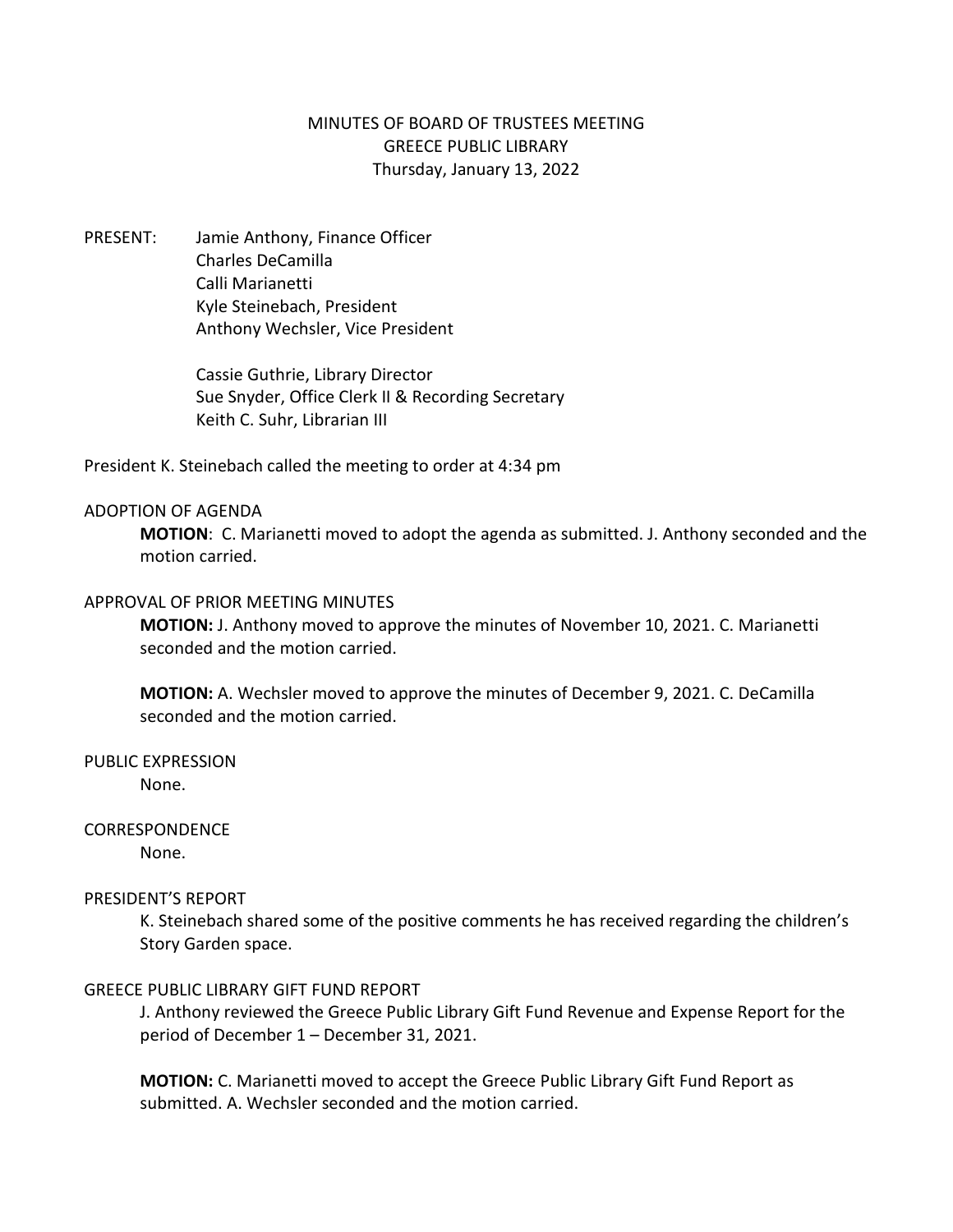#### REVENUE REPORT

J. Anthony reviewed the Greece Public Library Revenue Report for December 2021.

**MOTION:** A. Wechsler moved to accept the Revenue Report as submitted. C. DeCamilla seconded and the motion carried.

#### EXPENSE REPORT

J. Anthony reviewed the Greece Public Library Expense Report for December 2021.

**MOTION:** C. DeCamilla moved to accept the Expense Report as submitted. C. Marianetti seconded and the motion carried.

#### DIRECTOR'S REPORT

C. Guthrie reviewed her December written report and highlighted the recent promotions of Sean Greif and Kirstra Otto.

# TOWN LIAISON REPORT

None.

### OLD BUSINESS

None.

### NEW BUSINESS #1

**MOTION:** C. Marianetti moved to approve the slate of 2022 library board officers as recommended by the Nominating Committee consisting of Kyle Steinebach for President, Anthony Wechsler for Vice President and Jamie Anthony for Finance Officer. C. DeCamilla seconded and the motion carried.

### NEW BUSINESS #2

**MOTION:** J. Anthony moved to designate The Post as the Greece Public Library Board of Trustees newspaper of record for 2022. A. Wechsler seconded and the motion carried.

#### NEW BUSINESS #3

**MOTION:** J. Anthony moved to authorize Library Director C. Guthrie to approve advance payment of the following library expenditures for 2022 prior to claim audit: utility bills, including fuel, water, gas, electric, telephone and internet service, debt services, leases in excess of one year, postage and freight charges, pursuant to Section 118(2) of Town of Greece Law. C. Marianetti seconded and the motion carried.

### OTHER BUSINESS:

None.

### APPROVAL OF BILLS FOR PAYMENT

J. Anthony reviewed and answered questions regarding specific expenditures.